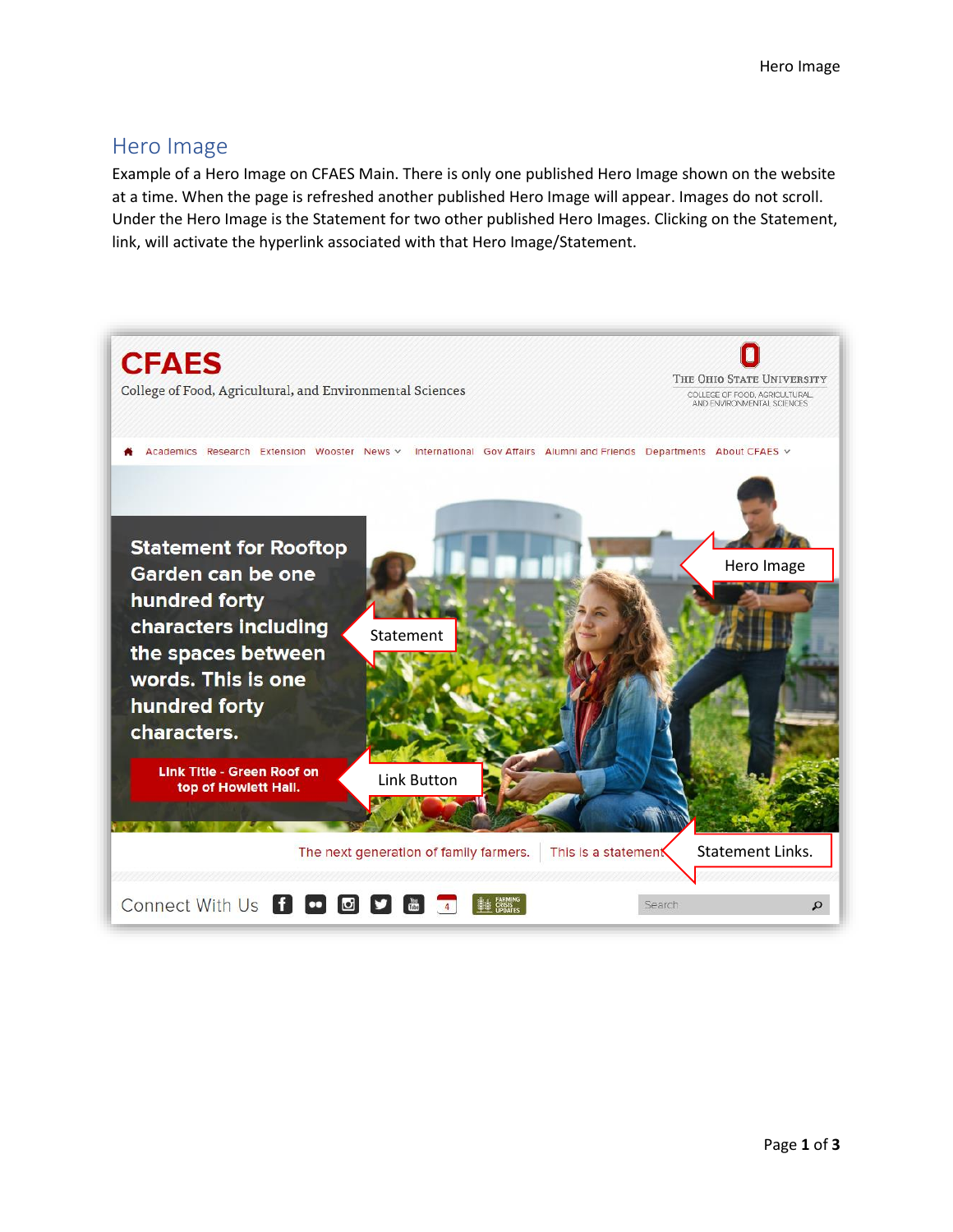## To create a **Hero Image**…..log on to your website…..select **Content…..Add Content…..Hero Image**.



**Title** – This text is for you to be able to find this Hero Image on a list. This text does not appear anywhere in the public view.

**Hero Image** – This is the Hero Image as you have selected it using the Image Mask. **The Hero Image needs to be at least 1500 X 844 pixels and can be up to 3MB**. The Hero Image will automatically resize to fit the resolution of the browser. This may cause the Statement and the Link boxes to appear at different places on the Hero Image. You may want to test this to make sure the boxes are not obscuring important parts of your Hero Image.

**Image Mask** – Use the Image Mask to select the part of the image you want to show as your Hero Image.

**Alternate Text** - A short written description of an image, used by screen readers, search engines, or when the image cannot be loaded. For example, if the person viewing your website is blind or has a sight impairment they might use a screen reader. Well-written alt text is important to your website's accessibility, and its search engine optimization by things such as Google, Bing or Yahoo.

**Statement** - Provide a brief but impactful statement that describes your content. Maximum is 140 characters, this includes letters and spaces.